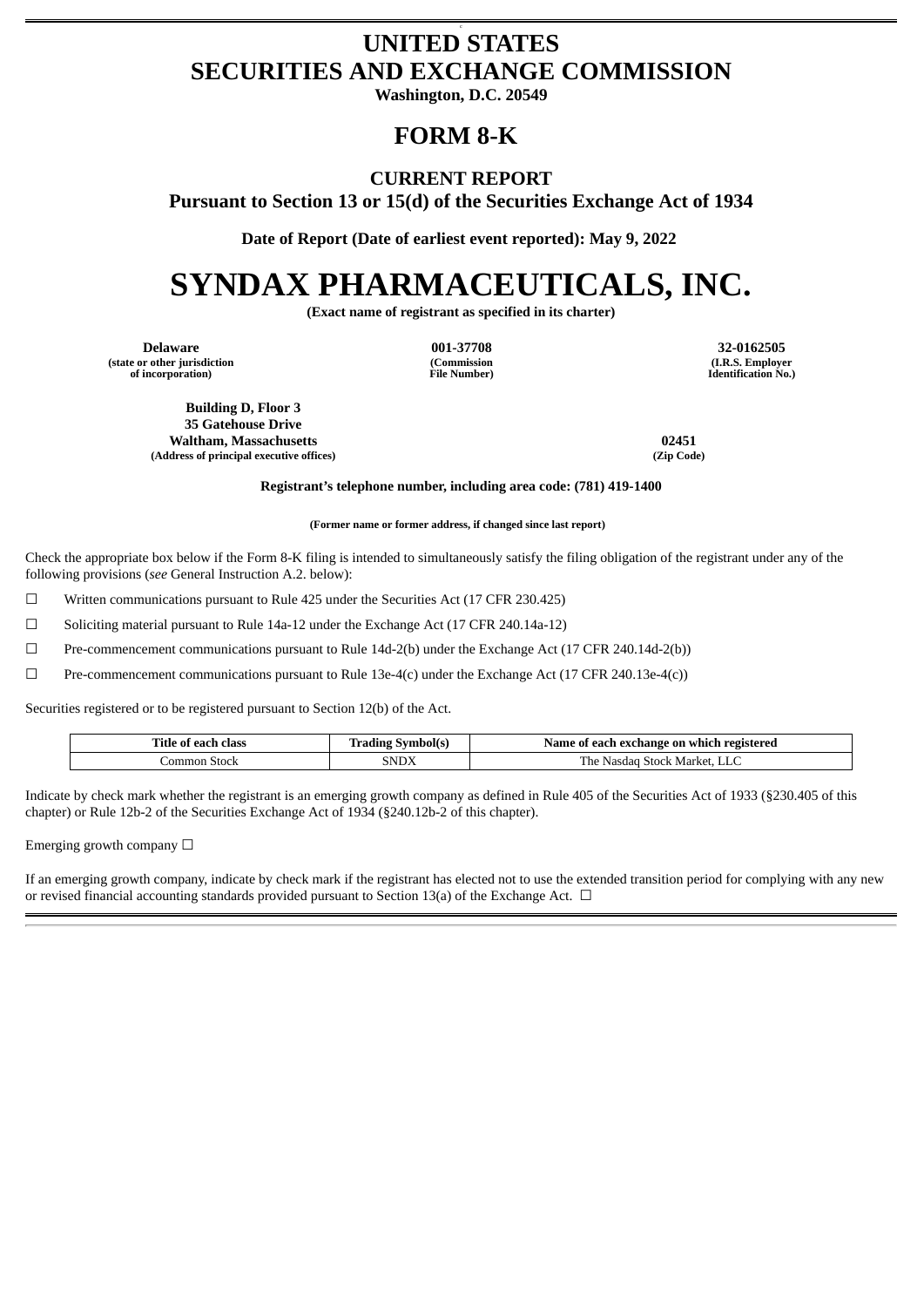#### **Item 2.02. Results of Operations and Financial Condition.**

On May 9, 2022, Syndax Pharmaceuticals, Inc. (the "*Company*") issued a press release announcing its financial results for the quarter ended March 31, 2022. A copy of the press release is furnished as Exhibit 99.1 to this Current Report on Form 8-K and is incorporated herein by reference.

The information contained in this Item 2.02 and in Exhibit 99.1 attached hereto is intended to be furnished and shall not be deemed "filed" for purposes of Section 18 of the Securities Exchange Act of 1934, as amended (the "*Exchange Act*"), or otherwise subject to the liabilities of that section, nor shall it be deemed incorporated by reference into any of the Company's filings under the Securities Act of 1933, as amended (the "*Securities Act*"), or the Exchange Act, except as expressly set forth by specific reference in such filing.

#### **Item 9.01. Financial Statements and Exhibits.**

(d) Exhibits.

| <b>Exhibit</b><br>No. | <b>Description</b>                                                          |
|-----------------------|-----------------------------------------------------------------------------|
| 99.1                  | Press Release, dated May 9, 2022                                            |
| 104                   | Cover Page Interactive Data File (embedded within the Inline XBRL document) |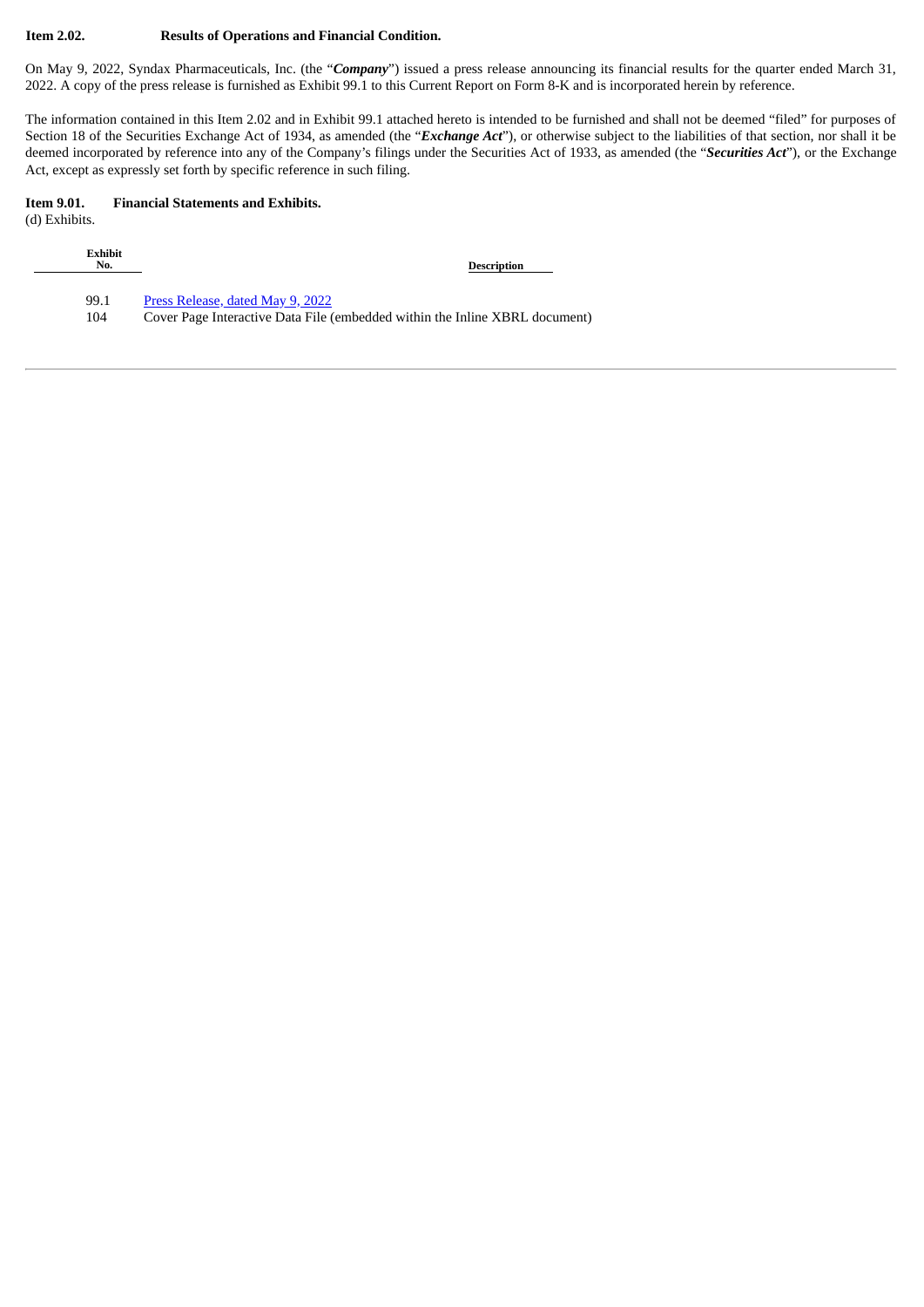#### **SIGNATURES**

Pursuant to the requirements of the Securities Exchange Act of 1934, the registrant has duly caused this report to be signed on its behalf by the undersigned hereunto duly authorized.

### **SYNDAX PHARMACEUTICALS, INC.**

By: /s/ Michael A. Metzger

Michael A. Metzger Chief Executive Officer

Dated: May 9, 2022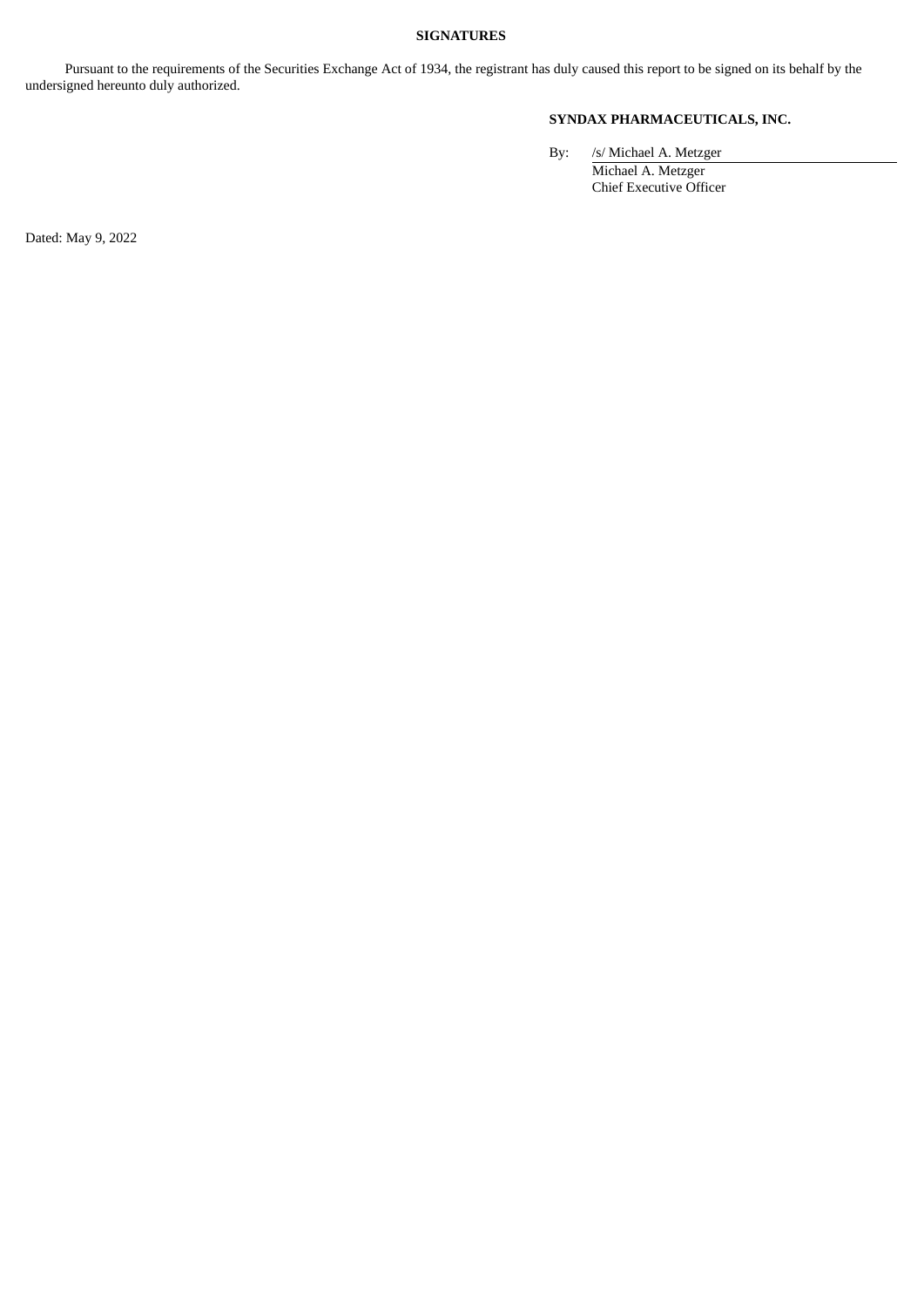<span id="page-3-0"></span>

## **Syndax Pharmaceuticals Reports First Quarter 2022 Financial Results and Provides Clinical and Business Update**

- Topline data from revumenib (SNDX-5613) and axatilimab pivotal programs expected starting in 1H23; Company remains on *track for two FDA filings in 2023 –*

*– BEAT-AML and AUGMENT-102 trials assessing revumenib (SNDX-5613) in combination with venetoclax-azacitidine for newly* diagnosed patients and in combination with chemotherapy for R/R patients both underway; topline data expected starting in *1H23 –*

- Axatilimab granted Fast Track by U.S. FDA for the treatment of cGVHD after failure of two or more lines of systemic therapy -

*– Company to host conference call today at 4:30 p.m. ET –*

WALTHAM, Mass., May 9, 2022 (PRNEWSWIRE) – Syndax Pharmaceuticals, Inc. ("Syndax," the "Company" or "we") (Nasdaq: SNDX), a clinical-stage biopharmaceutical company developing an innovative pipeline of cancer therapies, today reported its financial results for the first quarter ended March 31, 2022. In addition, the Company provided a clinical and business update.

"Throughout the first quarter, we continued to realize significant progress advancing our two pivotal programs, for which we expect to report topline data starting in the first half of 2023," said Michael A. Metzger, Chief Executive Officer. "We firmly believe revumenib (SNDX-5613) is positioned to serve as a first-to-market and best-in-class menin inhibitor for patients with NPM1 and MLLr acute leukemias. We have also begun exploring its activity beyond use as a monotherapy agent through initiation of two new trials, including in combination with venetoclax-azacitidine for use as a frontline treatment, and in combination with chemotherapy for relapsed/refractory (R/R) disease. Beyond acute leukemias, we intend to assess revumenib's (SNDX-5613) potential in additional areas where menin inhibition could have a strong therapeutic benefit, and we look forward to commencing a proof-of-concept clinical trial in patients with advanced colorectal cancer (CRC), a highly underserved area lacking effective therapeutic options, in the fourth quarter of the year."

"Additionally, enrollment continues in the ongoing global pivotal Phase 2 AGAVE-201 trial of axatilimab in chronic graft-versushost disease (cGVHD), with topline data expected in the first half of 2023 and a potential Biologic License Application (BLA) filing in 2023. Supported by recent receipt of Fast Track Designation (FTD) by the U.S. Food and Drug Administration (FDA), we believe axatilimab has the potential to play a meaningful role in the cGVHD treatment landscape. Furthermore, as previously announced, we are committed to unlocking axatilimab's full potential in additional fibrotic diseases where the monocytemacrophage lineage plays a vital role, and remain on track to commence a Phase 2 trial in idiopathic pulmonary fibrosis (IPF) in the fourth quarter of this year."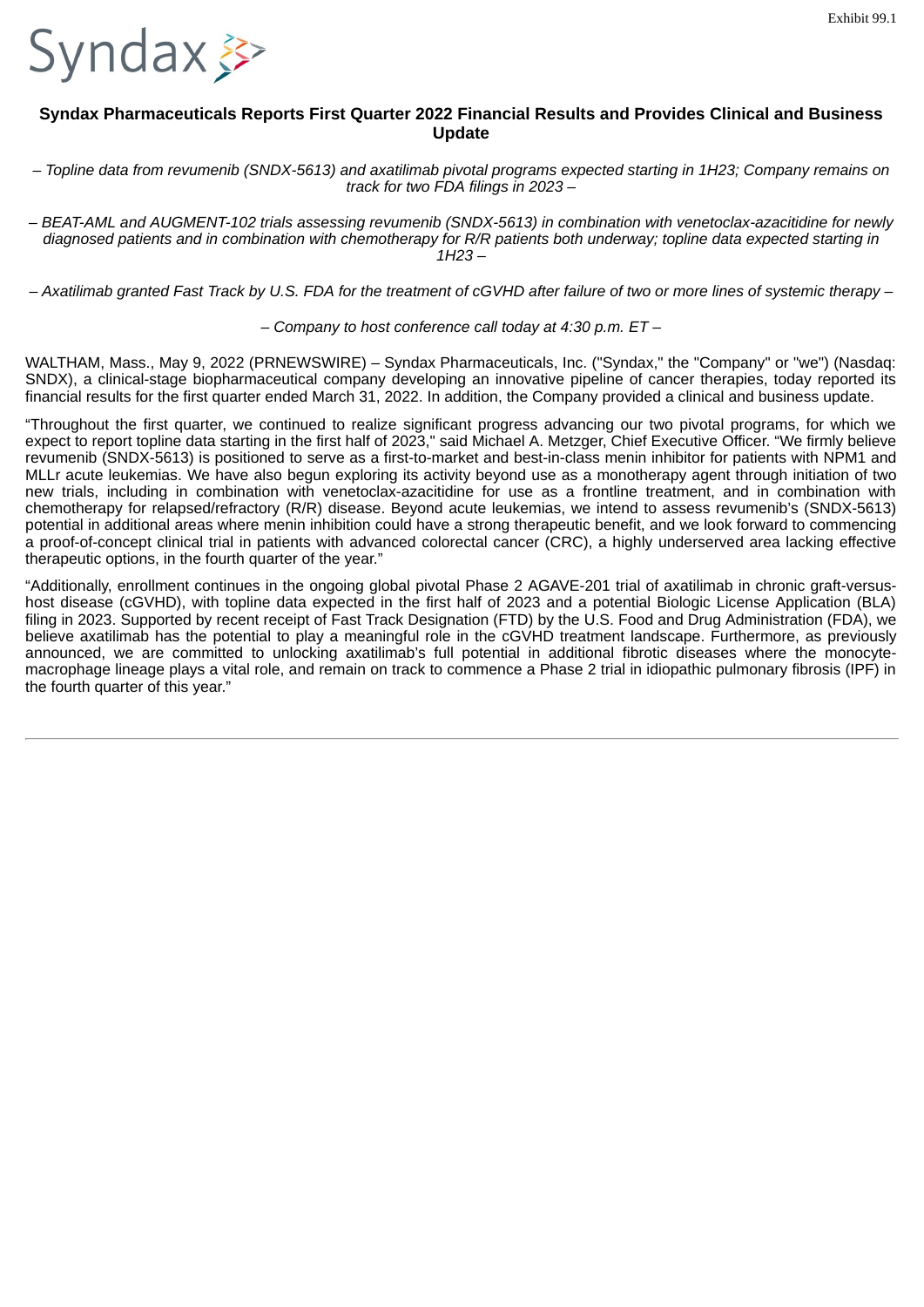#### **Recent Pipeline Progress and Anticipated Milestones**

#### **Revumenib (SNDX-5613)**

- The pivotal Phase 2 portion of AUGMENT-101 is ongoing and the Company continues to expect completion of enrollment in at least one of the three pivotal cohorts later this year. The trials are expected to enroll a total of 64 adult and up to 10 pediatric patients across each of three distinct trial populations: patients with NPM1 mutant acute myeloid leukemia (AML), patients with MLLr AML, and patients with MLLr acute lymphocytic leukemia (ALL). Based on discussions with the U.S. FDA, AUGMENT-101 may serve as the basis for regulatory filings in each of the three distinct populations. The Company expects to receive initial topline data from the trials starting in the first half of 2023, with the potential for the first New Drug Application filing in 2023.
- Two additional trials, BEAT-AML and AUGMENT-102, are now underway to assess the safety, tolerability, and preliminary anti-leukemic efficacy of revumenib (SNDX-5613) and establish an appropriate Phase 2 dose. BEAT-AML is a front-line combination trial of revumenib (SNDX-5613) with venetoclax and azacitidine being conducted as part of the Leukemia & Lymphoma Society's Beat*®* AML Master Clinical Trial. The primary endpoint of the Phase 1 portion of the BEAT-AML trial is to determine the recommended Phase 2 dose of the combination. The Company also initiated a trial in combination with chemotherapy in patients with R/R NPM1 or MLLr acute leukemias, known as AUGMENT-102. The primary endpoint of AUGMENT-102 will assess the safety, tolerability, and recommended Phase 2 dose criteria. Topline data from the trials are expected beginning in 2023.
- The Company today announced it intends to initiate a proof-of-concept clinical trial to evaluate revumenib (SNDX-5613) in patients with unresectable metastatic microsatellite stable CRC, which represents the second leading cause of cancer death in the U.S. with an estimated incidence of over 55,000 patients per year1,2. Activation of the Wnt/bcatenin signaling pathway is believed to be a key initiating step and growth driver for the majority of CRC tumors. The menin-MLL1 protein complex has recently been shown to regulate b-catenin activity and in preclinical models, disrupting this complex through menin inhibition blocks growth of Wnt/b-catenin driven CRC tumors. The Company is expected to commence the trial in the fourth quarter of 2022.

#### **Axatilimab**

- The Company today announced that the U.S. FDA has granted FTD to axatilimab for the treatment of patients with cGVHD after failure of two or more lines of systemic therapy. FTD is designed to facilitate the development and expedite the review of drugs to treat serious conditions and fulfill an unmet medical need, enabling drugs to reach patients earlier.
- Enrollment is ongoing in the Company's global pivotal Phase 2 AGAVE-201 trial of axatilimab in patients with cGVHD. The trial is evaluating the safety and efficacy of three doses and schedules of axatilimab. The primary endpoint will assess objective response rate based on the 2014 NIH consensus criteria for cGVHD, with key secondary endpoints including duration of response and improvement in modified Lee Symptom Scale score.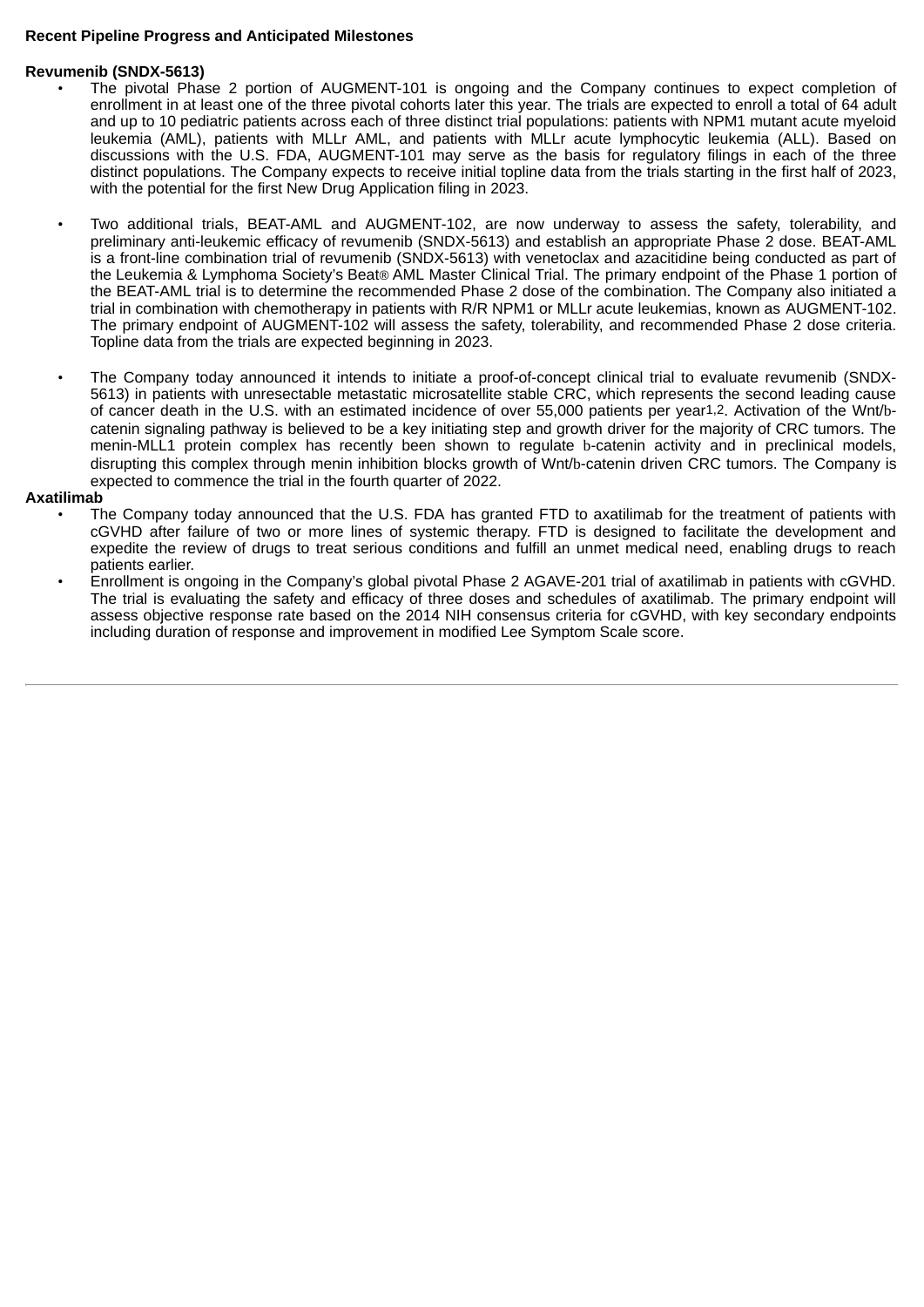The Company remains on track to report topline data in the first half of 2023, with the potential for a BLA filing in 2023.

#### **First Quarter 2022 Financial Results**

As of March 31, 2022, Syndax had cash, cash equivalents and short-term investments of \$397.9 million and 59.0 million shares and share equivalents issued and outstanding. This includes 4.0 million pre-funded warrants.

First quarter 2022 research and development expenses increased to \$30.0 million from \$21.9 million for the prior year period. The increase was primarily due to increased clinical and manufacturing activities.

General and administrative expenses for the first quarter 2022 increased to \$6.8 million from \$5.7 million for the prior year period. The increase is primarily due to increased compensation and professional fees.

For the three months ended March 31, 2022, Syndax reported a net loss attributable to common stockholders of \$37.2 million or \$0.63 per share compared to a net loss attributable to common stockholder of \$27.7 million or \$0.54 per share for the prior year period.

#### **Financial Update and Guidance**

For the second quarter of 2022, research and development expenses are expected to be \$30 to \$35 million, and total operating expenses are expected to be \$38 to \$42 million. For the full year of 2022, research and development expenses are expected to be \$130 to \$140 million, and total operating expenses are expected to be \$160 to \$170 million.

#### **Conference Call and Webcast**

In connection with the earnings release, Syndax's management team will host a conference call and live audio webcast at 4:30 p.m. ET today, Monday, May 9, 2022.

The live audio webcast and accompanying slides may be accessed through the Events & Presentations page in the Investors section of the Company's website at www.syndax.com. Alternatively, the conference call may be accessed through the following:

Conference ID: 1394554 Domestic Dial-in Number: (855) 251-6663 International Dial-in Number: (281) 542-4259 Live webcast: https://edge.media-server.com/mmc/p/49kx4w4n

For those unable to participate in the conference call or webcast, a replay will be available for 30 days on the Investors section of the Company's website, www.syndax.com.

#### **References**

1. SmartOncology Tumor Insights report July 2021

2. Gatalica, et. al., Fam Cancer. 2016; 15: 405–412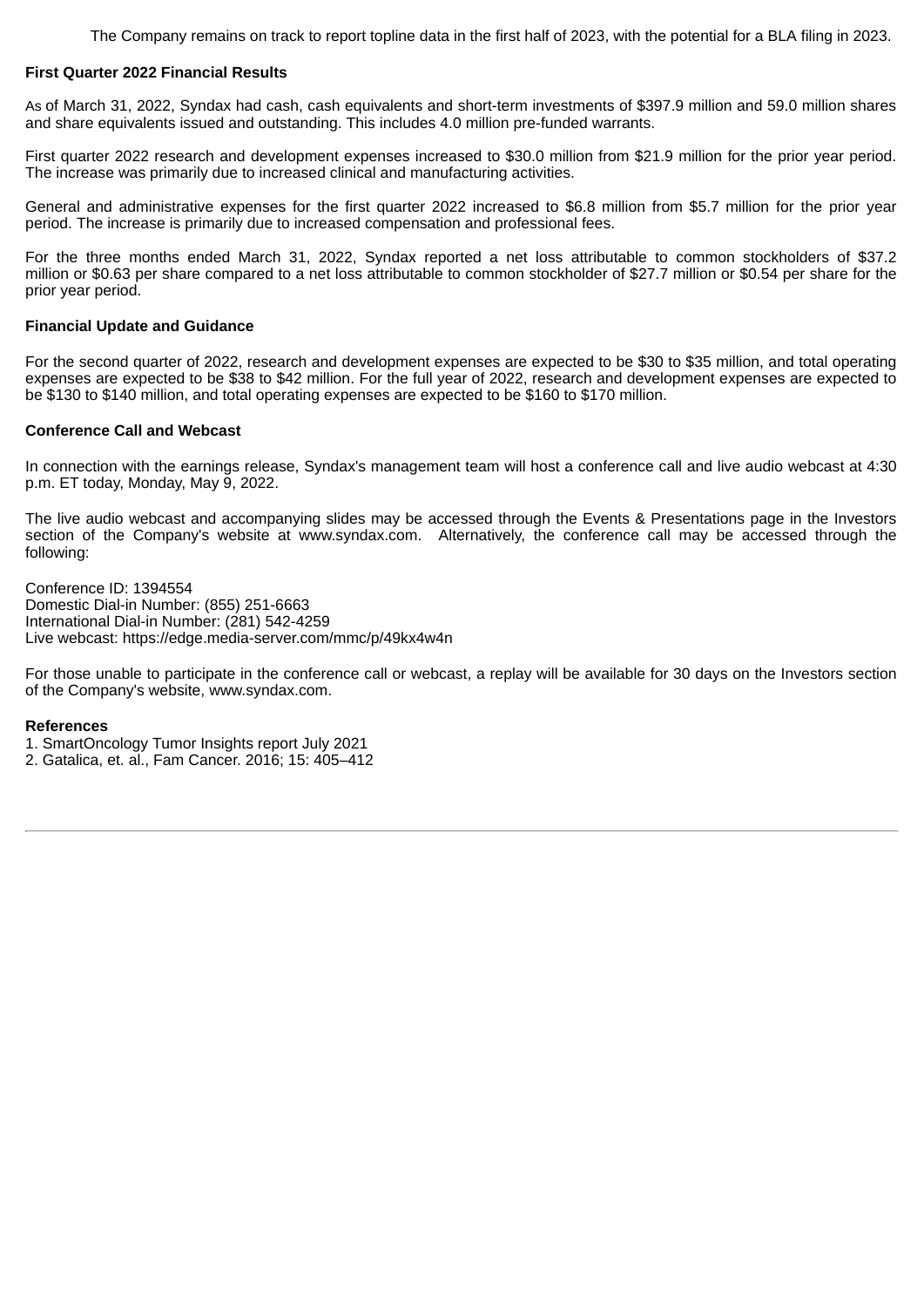#### **About Syndax Pharmaceuticals, Inc.**

Syndax Pharmaceuticals is a clinical stage biopharmaceutical company developing an innovative pipeline of cancer therapies. Highlights of the Company's pipeline include revumenib (SNDX-5613), a highly selective inhibitor of the Menin–MLL binding interaction, and axatilimab, a monoclonal antibody that blocks the colony stimulating factor 1 (CSF-1) receptor, both currently in pivotal trials. For more information, please visit www.syndax.com or follow the Company on Twitter and LinkedIn.

#### **Cautionary Note on Forward-Looking Statements**

This press release contains forward-looking statements within the meaning of the Private Securities Litigation Reform Act of 1995. Words such as "may," "will," "expect," "plan," "anticipate," "estimate," "intend," "believe" and similar expressions (as well as other words or expressions referencing future events, conditions or circumstances) are intended to identify forward-looking statements. These forward-looking statements are based on Syndax's expectations and assumptions as of the date of this press release. Each of these forward-looking statements involves risks and uncertainties. Actual results may differ materially from these forward-looking statements. Forward-looking statements contained in this press release include, but are not limited to, statements about the progress, timing, clinical development and scope of clinical trials, the reporting of clinical data for Syndax's product candidates, the potential use of our product candidates to treat various cancer indications and fibrotic diseases, Syndax's expected second quarter and full year research and development expenses, and expected total operating expenses. Many factors may cause differences between current expectations and actual results, including: unexpected safety or efficacy data observed during preclinical or clinical trials; clinical trial site activation or enrollment rates that are lower than expected; changes in expected or existing competition; changes in the regulatory environment; the COVID-19 pandemic may disrupt our business and that of the third parties on which we depend, including delaying or otherwise disrupting our clinical trials and preclinical studies, manufacturing and supply chain, or impairing employee productivity; failure of Syndax's collaborators to support or advance collaborations or product candidates; and unexpected litigation or other disputes. Other factors that may cause Syndax's actual results to differ from those expressed or implied in the forward-looking statements in this press release are discussed in Syndax's filings with the U.S. Securities and Exchange Commission, including the "Risk Factors" sections contained therein. Except as required by law, Syndax assumes no obligation to update any forward-looking statements contained herein to reflect any change in expectations, even as new information becomes available.

#### **Syndax Contacts**

Investor Contact Melissa Forst Argot Partners melissa@argotpartners.com Tel 212.600.1902 Media Contact Benjamin Kolinski benjamin.kolinski@gcihealth.com Tel 862.368.4464

SNDX-G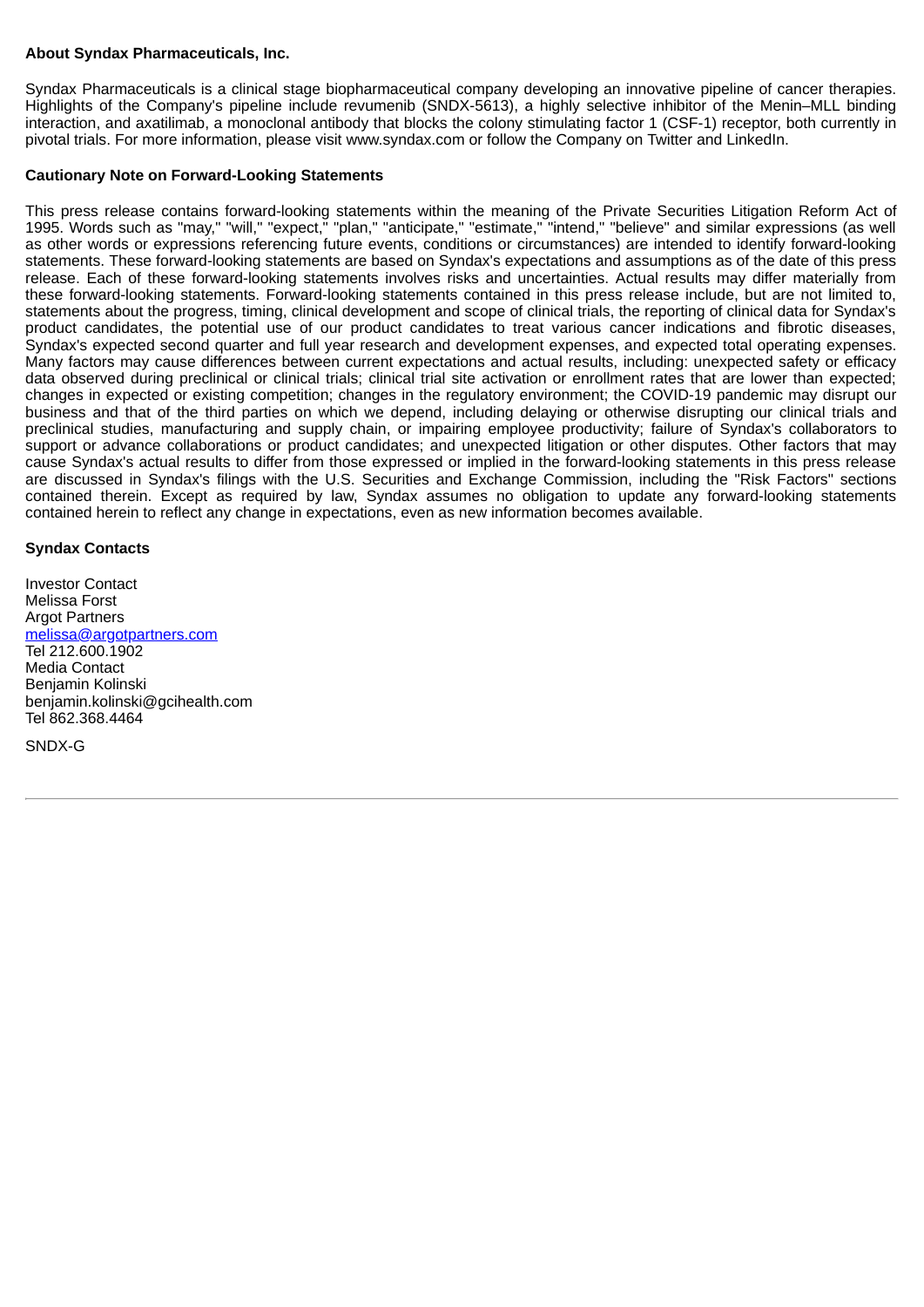## **SYNDAX PHARMACEUTICALS, INC. (unaudited) CONDENSED CONSOLIDATED BALANCE SHEETS**

|                                                   | March 31, |            | December 31, |            |
|---------------------------------------------------|-----------|------------|--------------|------------|
| (In thousands)                                    |           | 2022       |              | 2021       |
| Cash, cash equivalents and short-term investments | S.        | 397,930    | \$           | 439,936    |
| Total assets                                      | S         | 422,222    | \$           | 449,657    |
| <b>Total liabilities</b>                          | \$        | 47,673     | \$           | 41,289     |
| Total stockholders' equity (deficit)              | \$        | 374,549    | \$           | 408,368    |
|                                                   |           |            |              |            |
| Common stock outstanding                          |           | 55,030,890 |              | 54,983,105 |
| Common stock and common stock equivalents*        |           | 67,682,038 |              | 66,011,976 |
|                                                   |           |            |              |            |
| *Common stock and common stock equivalents:       |           |            |              |            |
| Common stock                                      |           | 55,030,890 |              | 54,983,105 |
| Options to purchase common stock                  |           | 8,419,541  |              | 6,921,514  |
| <b>Restricted Stock Units</b>                     |           | 256,583    |              | 132,333    |
| Pre-funded warrants                               |           | 3,975,024  |              | 3,975,024  |
|                                                   |           | 67,682,038 |              | 66,011,976 |